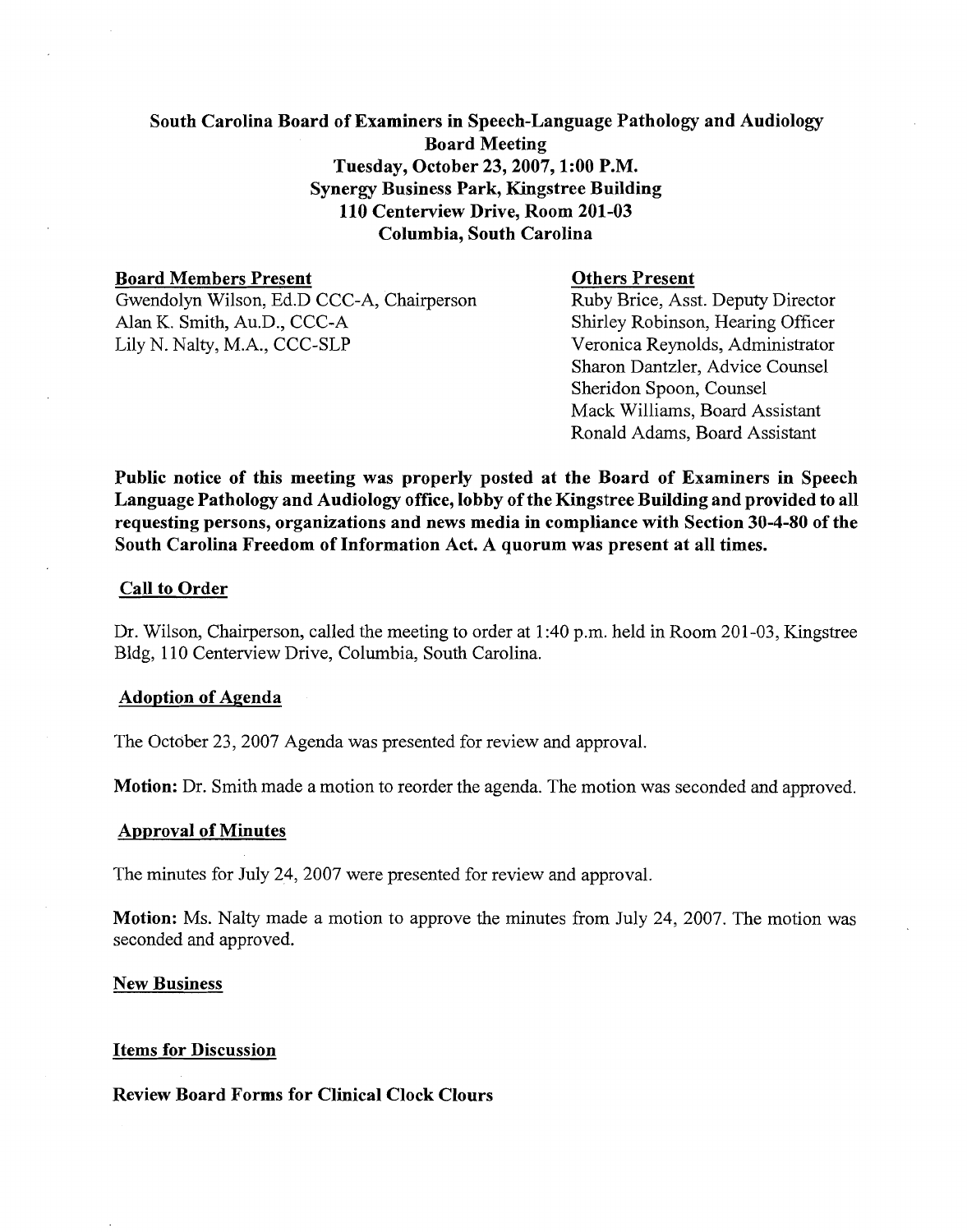The Board reviewed several forms for clinical clock hours and recommended modification and a final draft. The Board reiterated all forms must be mailed directly from the University/college to the Board office and not from the students.

# **National Council State Board Conference**

Ms. Nalty stated the conference was a very critical educational experience and new Board members should attend in the future as an orientation tool.

# **Disciplinary Hearing**

**1. Melissa Nelson:** Ms. Nelson did not make a personal appearance before the Board. Mr. Spoon presented the Board with a consent agreement.

**Motion:** Ms. Nalty made a motion to go into executive session to receive legal advice under Section 30-4-70 of the South Carolina Freedom of Information Act. The motion was seconded and approved.

**Motion:** Ms. Nalty made a motion to come out of Executive Session. The motion was seconded and approved.

**Motion:** In open session, Dr. Smith made a motion to accept the consent agreement. The motion was seconded and approved.

**2. Karen Berland:** Granted a continuance.

**3. Quincy Miller:** Granted a continuance.

**4. Deborah Jones:** Ms. Jones made apersonal appearance before the Board and was represented by Legal Counsel. Ms. Jones failed to comply with a prior order by not attending a Board approved course on the practice act.

**Motion:** Ms. Nalty made a motion to go into executive session to receive legal advice under Section 30-4-70 of the South Carolina Freedom of Information Act. The motion was seconded and approved.

**Motion:** Ms. Nalty made a motion to come out of executive session. The motion was seconded and approved.

**Motion:** Dr. Smith made a motion that Ms. Jones would be required to take the next scheduled course on the Board Practice Act and Regulations offered by the Board. If Ms. Jones fails to attend the course the license would be temporarily suspended pending Board action.